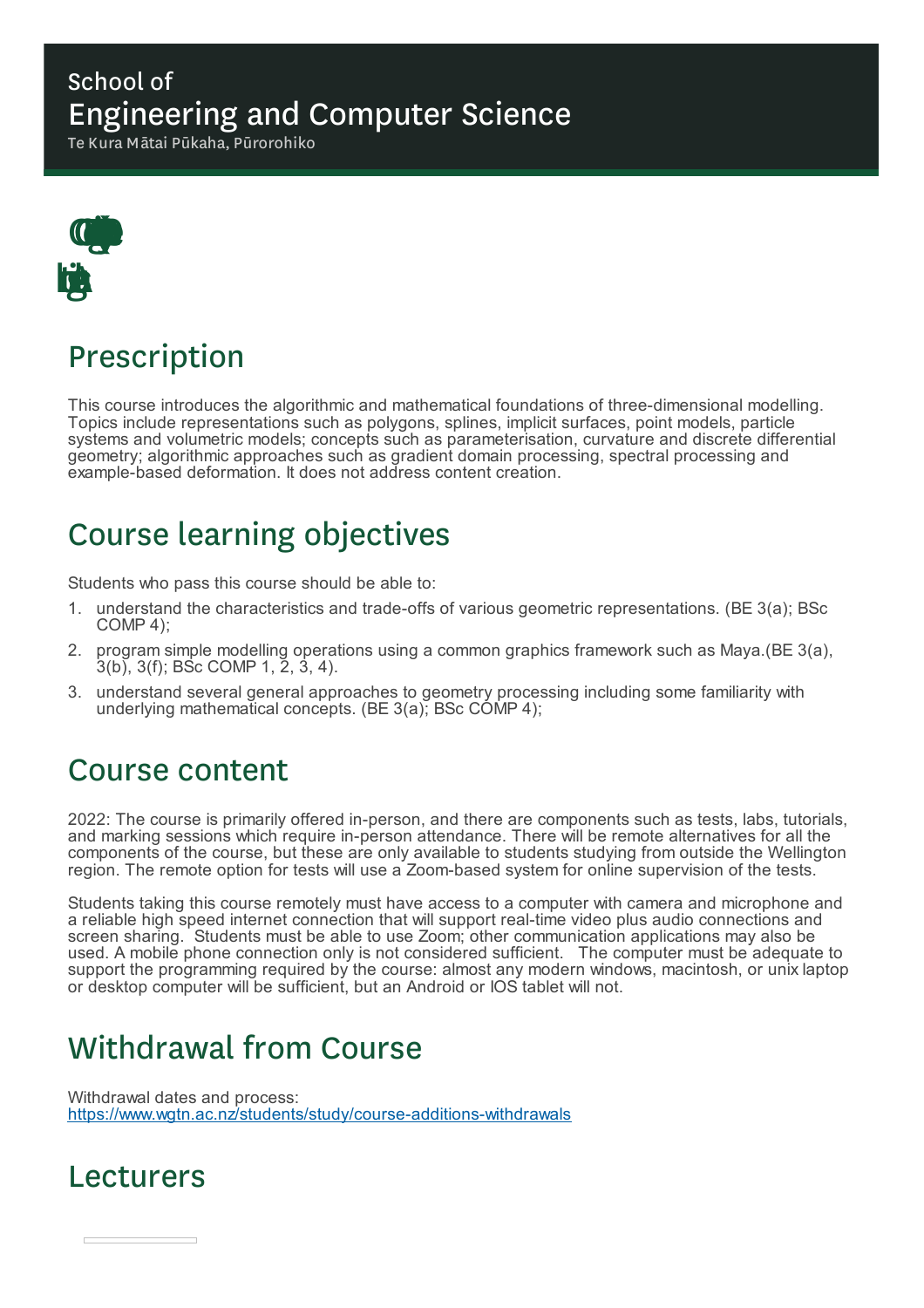### Zohar Levi (Coordinator)

zohar.levi@vuw.ac.nz 04 886 5330

CO 338 Cotton Building (All Blocks), Gate 7, Kelburn Parade, Kelburn

# Teaching Format

This course will be offered in-person and online. For students in Wellington, there will be a combination of in-person components and web/internet based resources. It will also be possible to take the course entirely online for those who cannot attend on campus, with all the components provided in-person also made available online.

Weekly lectures, with students undertaking significant project work.

# Student feedback

Student feedback on University courses may be found at: www.cad.vuw.ac.nz/feedback/feedback\_display.php

# Dates (trimester, teaching & break dates)

- Teaching: 28 February 2022 03 June 2022  $\blacksquare$
- Break: 11 April 2022 24 April 2022  $\blacksquare$
- Study period: 06 June 2022 09 June 2022
- Exam period: 10 June 2022 25 June 2022

### Class Times and Room Numbers

**28 February 2022 - 10 April 2022**

- **Wednesday** 11:00 12:50 201, 83 Fairlie Tce, Kelburn
- **25 April 2022 - 05 June 2022**
- **Wednesday** 11:00 12:50 201, 83 Fairlie Tce, Kelburn

# Set Texts and Recommended Readings

### Required

There are no required texts for this offering.

### Mandatory Course Requirements

In addition to achieving an overall pass mark of at least 50%, students must:

Both the practical work and an understanding of the concepts and principles of modelling are essential to the course. Therefore, all the course tasks are mandatory.

*If you believe that exceptional circumstances may prevent you from meeting the mandatory course requirements, contact the Course Coordinator for advice as soon as possible.*

### Assessment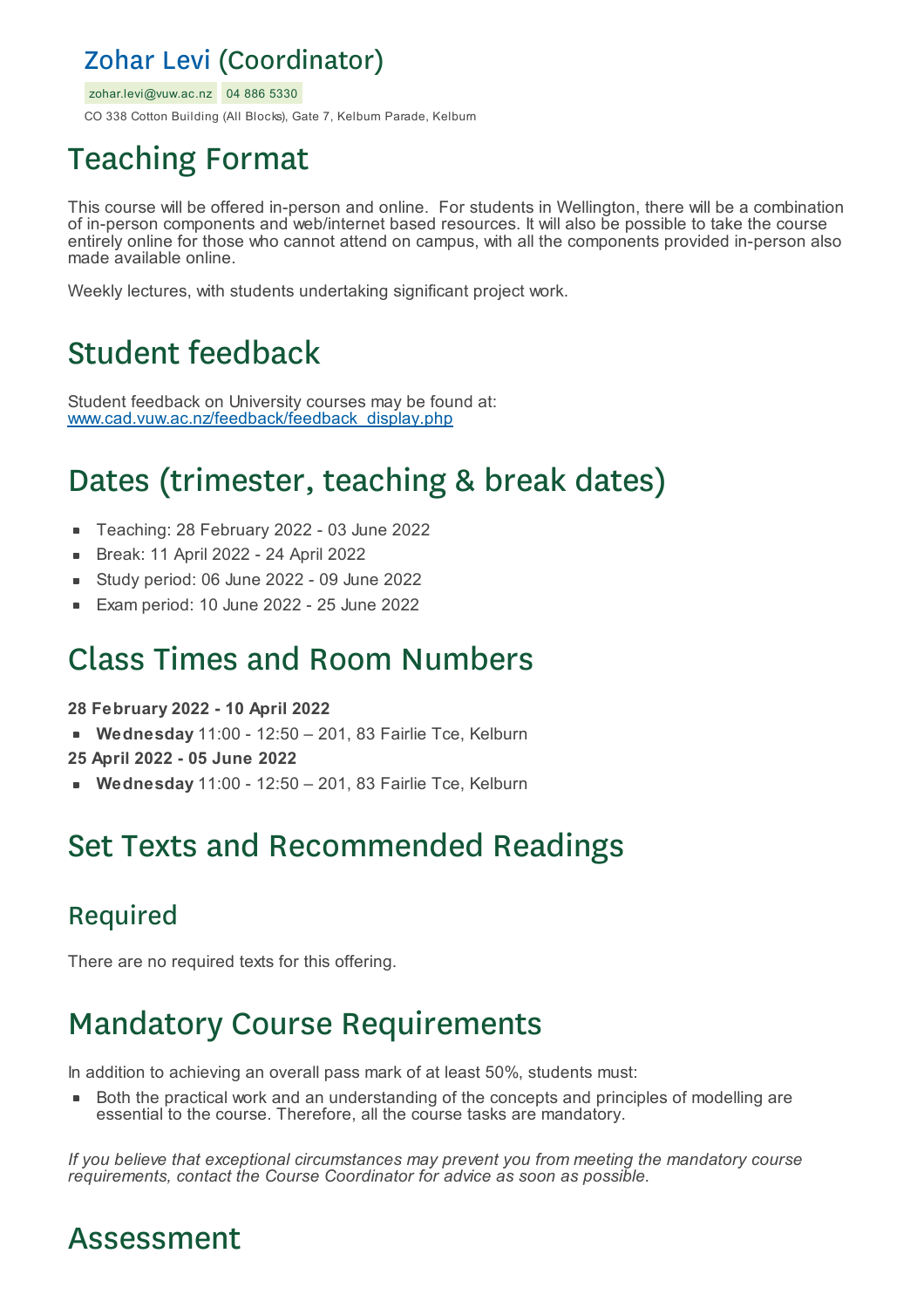The course is assessed through assignments and a project that involves presentation.

| <b>Assessment Item</b> | Due Date or Test Date | CLO(s)     | Percentage |
|------------------------|-----------------------|------------|------------|
| Assignment 1           |                       | CLO: 1,2,3 | 10%        |
| Assignment 2           |                       | CLO: 1,2,3 | 20%        |
| Assignment 3           |                       | CLO: 1,2,3 | 30%        |
| Project                |                       | CLO: 1,2,3 | 40%        |

#### **Penalties**

Assessment items submitted late receive a 25% penalty for each day late.

#### Extensions

Individual extensions will only be granted in exceptional personal circumstances, and should be negotiated with the course coordinator before the deadline whenever possible. Documentation (eg, medical certificate) may be required.

### Submission & Return

All work should be submitted through the ECS submission system, accessible through the course web pages. Marks and comments will be returned through the ECS marking system, also available through the course web pages.

# **Workload**

In order to maintain satisfactory progress in CGRA 409, you should plan to spend an average of 10 hours per week on this paper.

# Teaching Plan

See https://ecs.wgtn.ac.nz/Courses/CGRA409\_2022T1/LectureSchedule

# Communication of Additional Information

All online material for this course can be accessed at https://ecs.wgtn.ac.nz/Courses/CGRA409\_2022T1/

# Links to General Course Information

- Academic Integrity and Plagiarism: https://www.wgtn.ac.nz/students/study/exams/integrity-plagiarism  $\blacksquare$
- Academic Progress: https://www.wgtn.ac.nz/students/study/progress/academic-progess (including É restrictions and non-engagement)
- Dates and deadlines: https://www.wgtn.ac.nz/students/study/dates
- Grades: https://www.wgtn.ac.nz/students/study/progress/grades ×
- Special passes: Refer to the Assessment Handbook, at https://www.wgtn.ac.nz/documents/policy/staff-policy/assessment-handbook.pdf